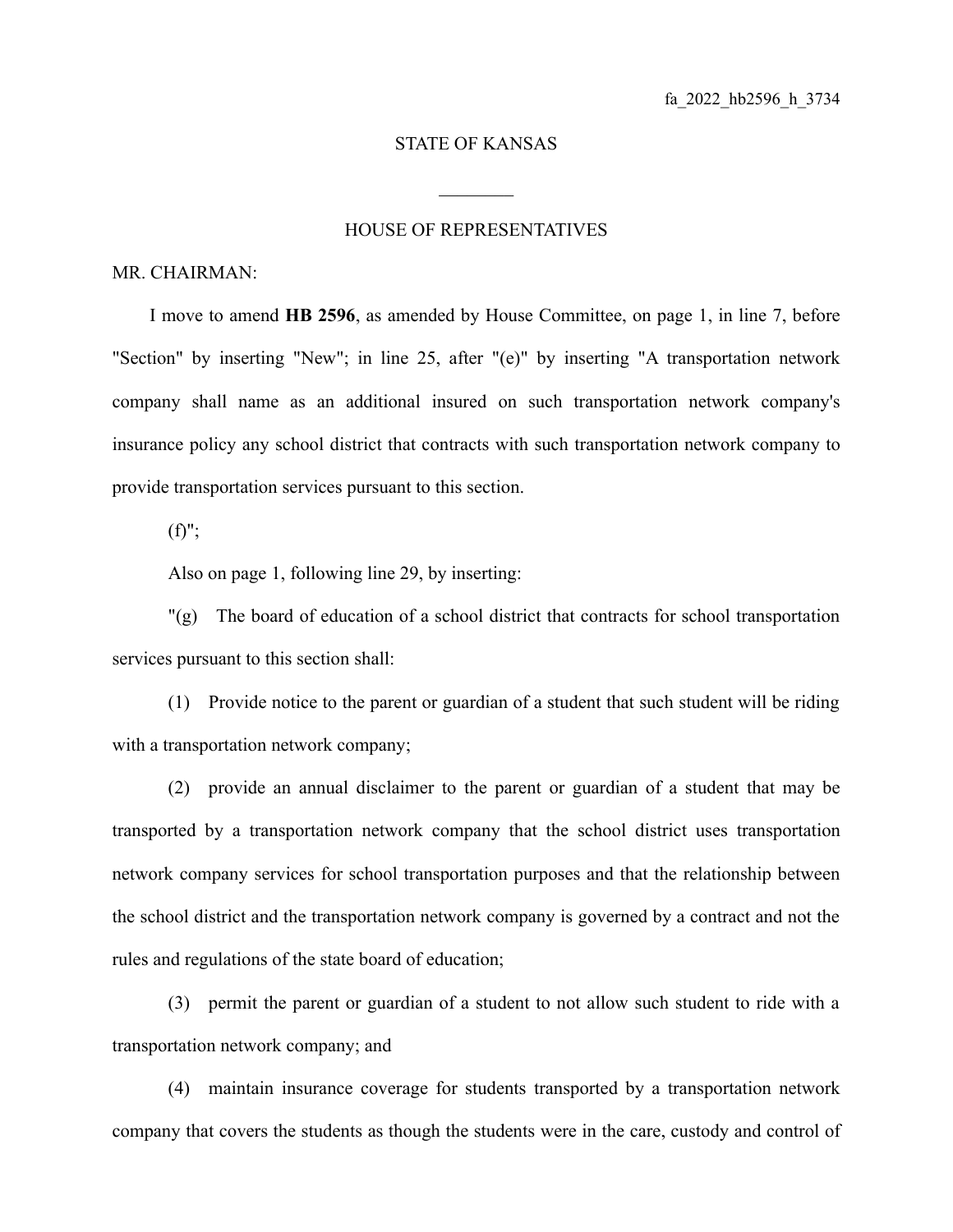the school district even when being transported by a transportation network company.";

And by redesignating subsections, paragraphs, subparagraphs and clauses accordingly;

Also, on page 1, following line 31, by inserting:

"Sec. 2. K.S.A. 2021 Supp. 8-2708 is hereby amended to read as follows: 8-2708. On January 1, 2016, and thereafter, (a) A transportation network company driver or vehicle owner or transportation network company on the driver's behalf shall maintain primary automobile insurance that:

 $(a)$  -recognizes that the driver is a transportation network company driver and covers the driver while the driver is logged on to the transportation network company's digital network, while the driver is engaged in a prearranged ride or while the driver otherwise uses a vehicle to transport passengers for compensation.

(b) (1) The following automobile insurance requirements shall apply while a participating transportation network company driver is logged on to the transportation network company's digital network and is available to receive transportation requests but is not engaged in a prearranged ride:

(A) Primary automobile liability insurance in the amount of at least \$50,000 for death and bodily injury per person, \$100,000 for death and bodily injury per incident, and \$25,000 for property damage; and

(B) primary automobile liability insurance that meets the minimum coverage requirements where required by K.S.A. 40-284 and 40-3107(f), and amendments thereto.

(2) The coverage requirements of this subsection (b) may be satisfied by any of the following:

(A) Automobile insurance maintained by the transportation network company driver or vehicle owner;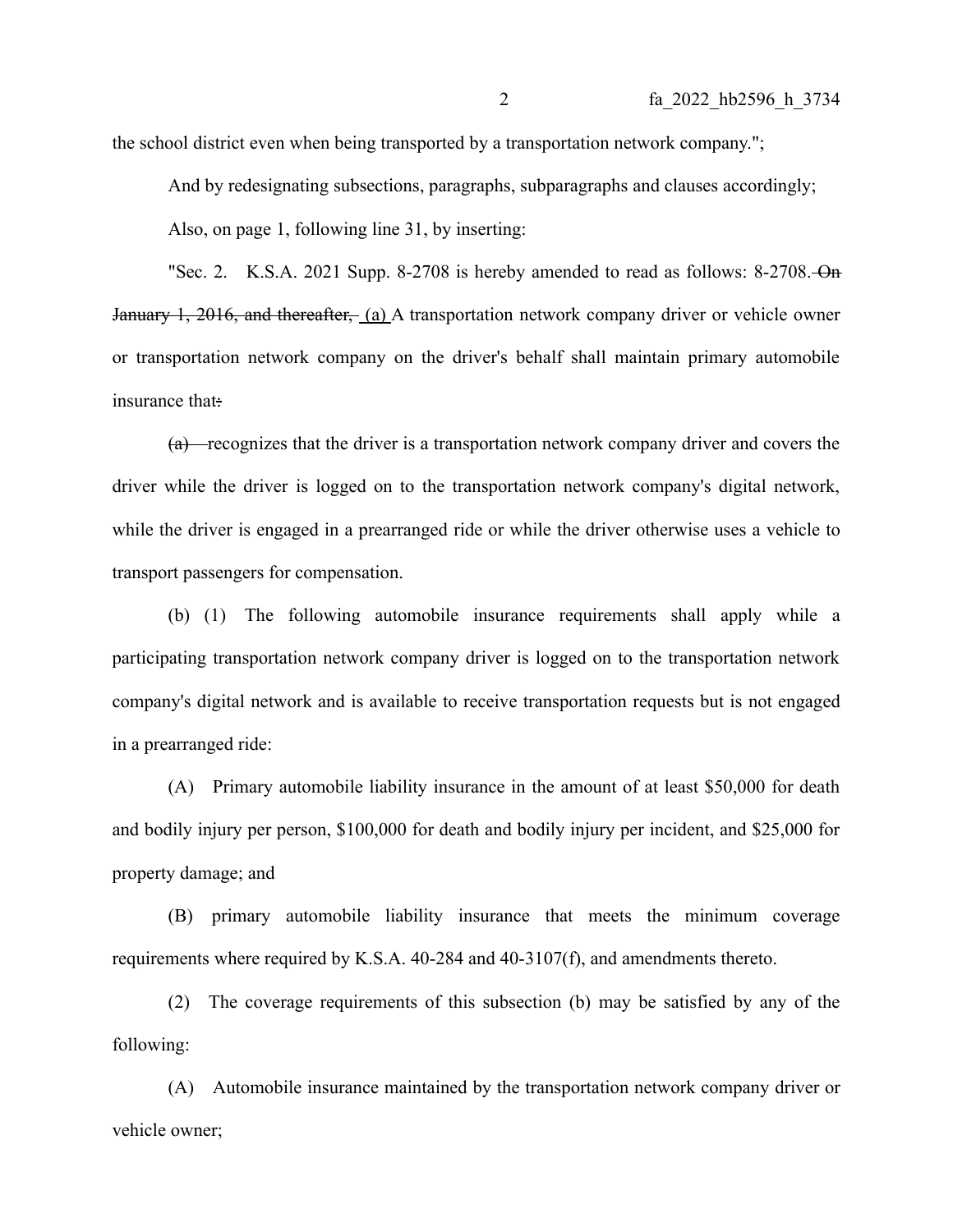(B) automobile insurance maintained by the transportation network company; or

(C) any combination of subparagraphs (A) and (B).

(c) (1) The following automobile insurance requirements shall apply while a transportation network company driver is engaged in a prearranged ride:

(A) Primary automobile liability insurance that provides at least \$1,000,000 for death, bodily injury and property damage; and

(B) primary automobile liability insurance that meets the minimum coverage requirements where required by K.S.A. 40-284 and 40-3107(f), and amendments thereto.

(2) The coverage requirements of this subsection (c) may be satisfied by any of the following:

(A) Automobile insurance maintained by the transportation network company driver or vehicle owner;

(B) automobile insurance maintained by the transportation network company; or

(C) any combination of subparagraphs (A) and (B).

(d) If insurance maintained by the driver or vehicle owner in subsection (b) or (c) has lapsed or does not provide the required coverage, insurance maintained by a transportation network company shall provide the coverage required by this section beginning with the first dollar of a claim and shall have the duty to defend such claim.

(e) Coverage under an automobile insurance policy maintained by the transportation network company shall not be dependent on a personal automobile insurer first denying a claim nor shall a personal automobile insurance policy be required to first deny a claim.

(f) A transportation network company that contracts with the board of education of a school district to provide transportation services pursuant to section 1, and amendments thereto, shall name such school district as an additional insured party on such transportation networks